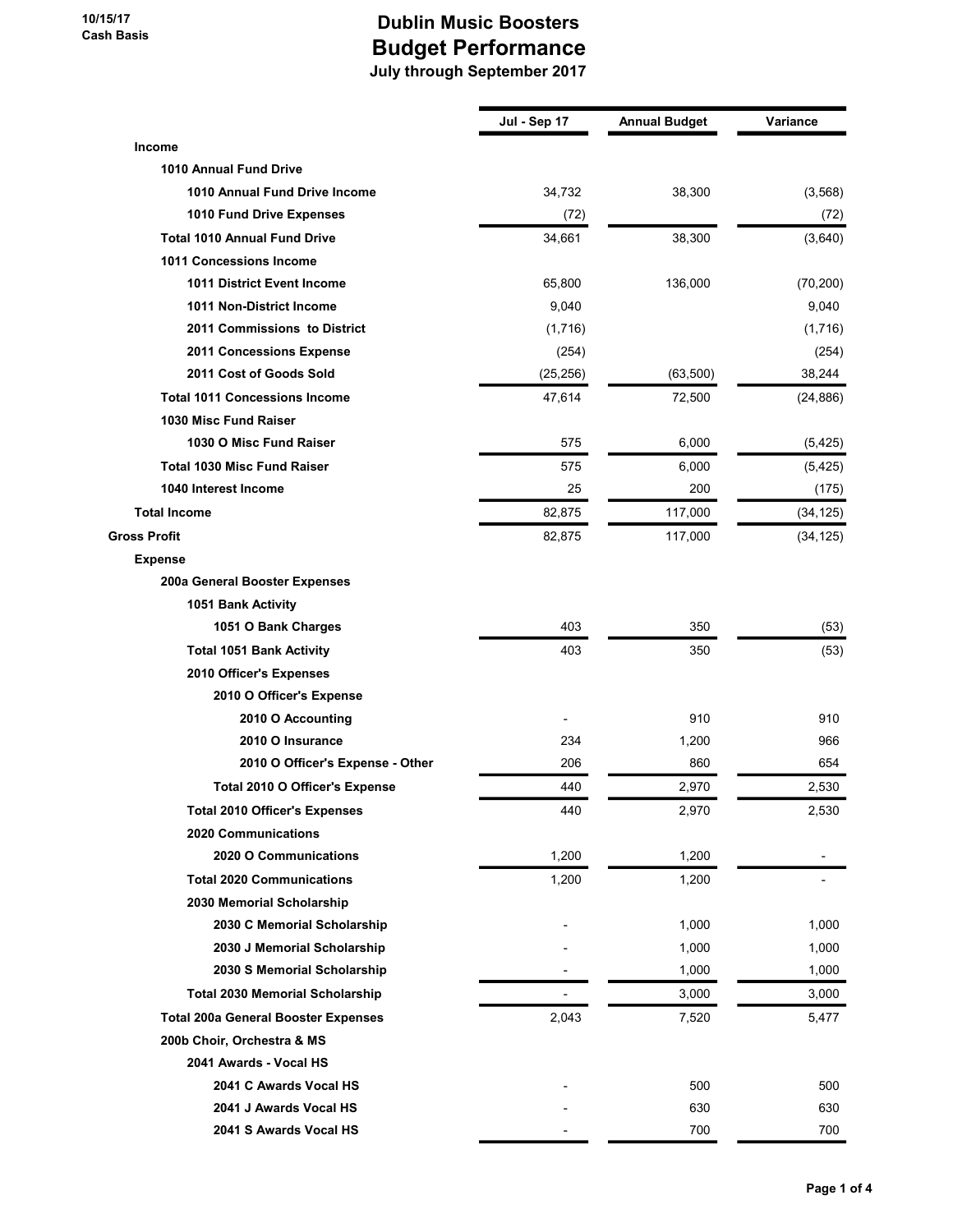|                                              | Jul - Sep 17 | Annual Budget | Variance |
|----------------------------------------------|--------------|---------------|----------|
| Total 2041 Awards - Vocal HS                 |              | 1,830         | 1,830    |
| 2050 Elementary Music                        |              | 2,400         | 2,400    |
| 2060 Middle School Awards                    |              | 720           | 720      |
| 2065 Middle School Honors Fest               |              | 1,350         | 1,350    |
| 2070 Middle School Music                     | 80           | 8,000         | 7,920    |
| 2090 Clinics Choral                          |              |               |          |
| 2090 C Clinics Choral                        |              | 500           | 500      |
| 2090 J Clinics Choral                        |              | 600           | 600      |
| 2090 S Clinics Choral                        |              | 361           | 361      |
| <b>Total 2090 Clinics Choral</b>             |              | 1,461         | 1,461    |
| 2094 Clinics Orchestra                       |              |               |          |
| 2094 C Clinics Orchestra                     |              | 400           | 400      |
| 2094 J Clinics Orchestra                     |              | 360           | 360      |
| 2094 S Clinics Orchestra                     |              | 289           | 289      |
| <b>Total 2094 Clinics Orchestra</b>          |              | 1,049         | 1,049    |
| <b>2100 Choral Accessories</b>               |              |               |          |
| 2100 C Choral Accessories                    |              | 500           | 500      |
| 2100 J Choral Accessories                    |              | 720           | 720      |
| 2100 S Choral Accessories                    |              | 577           | 577      |
| <b>Total 2100 Choral Accessories</b>         |              | 1,797         | 1,797    |
| 2101 Orchestra Accessories                   |              |               |          |
| 2101 C Orchestra Accessories                 |              | 900           | 900      |
| 2101 J Orchestra Accessories                 |              | 720           | 720      |
| 2101 S Orchestra Accessories                 |              | 577           | 577      |
| <b>Total 2101 Orchestra Accessories</b>      |              | 2,197         | 2,197    |
| Total 200b Choir, Orchestra & MS             | 80           | 20,804        | 20,724   |
| 200c HS Band Fixed Exp                       |              |               |          |
| 2031 Field Cmder Scholarships                |              |               |          |
| 2031 C Scholarships                          | 620          | 1,350         | 730      |
| 2031 J Scholarships                          |              | 800           | 800      |
| 2031 S Scholarships                          |              | 400           | 400      |
| <b>Total 2031 Field Cmder Scholarships</b>   | 620          | 2,550         | 1,930    |
| 2110 Transportation Maintenance              |              |               |          |
| 2110 C Transportation Maint                  | 151          | 200           | 49       |
| 2110 J Transportation Maint                  | 550          | 550           |          |
| 2110 S Transportation Maint                  |              | 160           | 160      |
| <b>Total 2110 Transportation Maintenance</b> | 701          | 910           | 209      |
| 2120 MarchingBand Show Design                |              |               |          |
| 2120 C Marching BandShow Design              | 7,020        | 11,250        | 4,230    |
| 2120 J Marching BandShow Design              | 9,796        | 11,250        | 1,454    |
| 2120 S Marching BandShow Design              | 3,900        | 7,000         | 3,100    |
| <b>Total 2120 MarchingBand Show Design</b>   | 20,716       | 29,500        | 8,784    |
| Total 200c HS Band Fixed Exp                 | 22,037       | 32,960        | 10,923   |
| 200d Band Variable Expenses                  |              |               |          |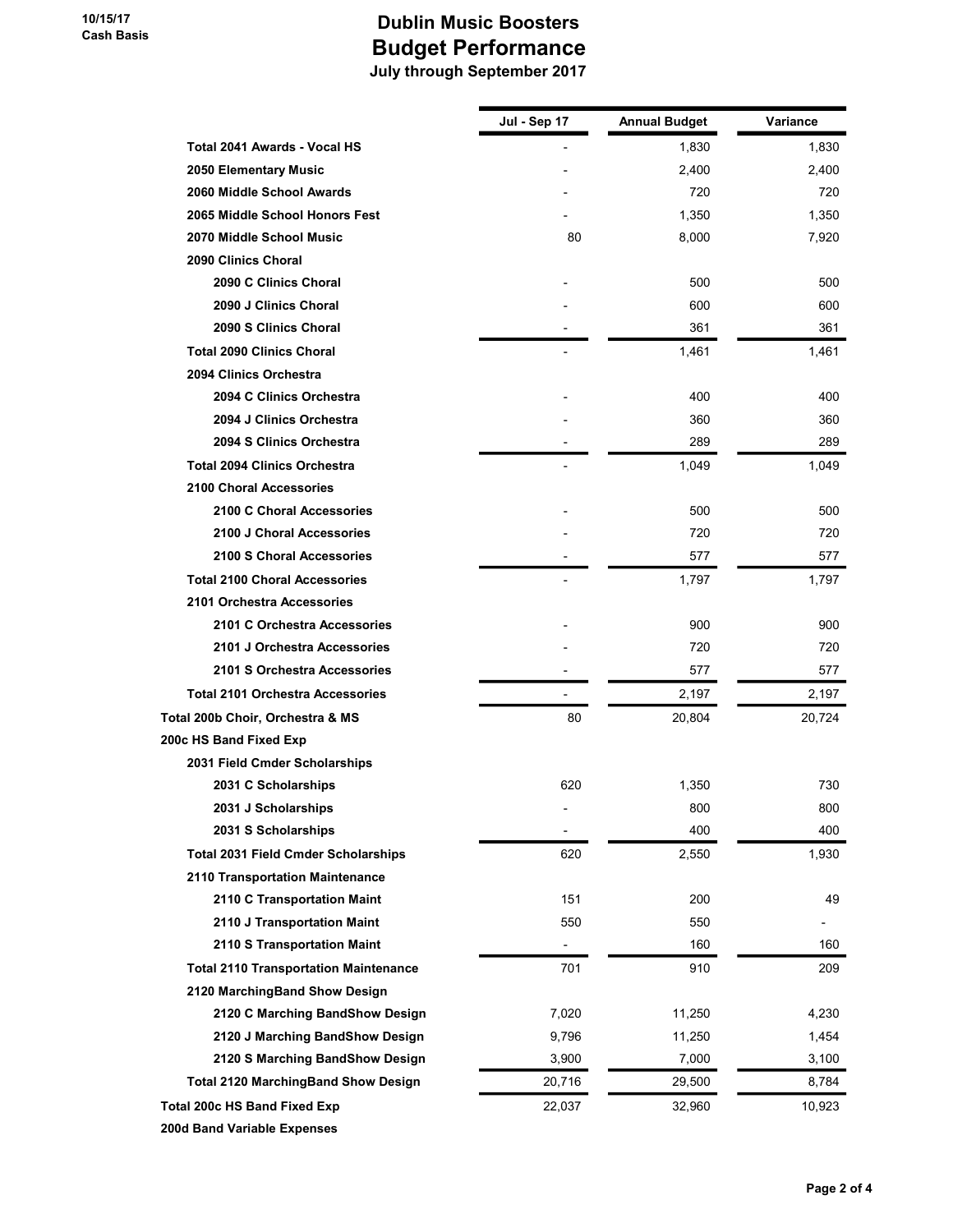|                                             | Jul - Sep 17   | <b>Annual Budget</b> | Variance |
|---------------------------------------------|----------------|----------------------|----------|
| 2040 Awards - Instrumental HS               |                |                      |          |
| 2040 C Awards Instrumental HS               |                | 600                  | 600      |
| 2040 J Awards Instrumental HS               |                | 1,800                | 1,800    |
| 2040 S Awards Instrumental HS               |                | 1,000                | 1,000    |
| Total 2040 Awards - Instrumental HS         |                | 3,400                | 3,400    |
| 2080 Repair / Replacement                   |                |                      |          |
| 2080 C Repair/Replacement                   | 2,891          | 3,500                | 609      |
| 2080 J Repair/Replacement                   | 241            | 2,500                | 2,260    |
| 2080 S Repair/Replacement                   |                | 2,000                | 2,000    |
| Total 2080 Repair / Replacement             | 3,131          | 8,000                | 4,869    |
| 2081 Percussion                             |                |                      |          |
| 2081 C Percussion                           |                | 2,500                | 2,500    |
| 2081 J Percussion                           | 1,967          | 4,000                | 2,033    |
| 2081 S Percussion                           | 1,041          | 1,500                | 459      |
| <b>Total 2081 Percussion</b>                | 3,008          | 8,000                | 4,992    |
| 2091 Clinics Marching Band                  |                |                      |          |
| 2091 C Clinics Marching Band                |                | 2,748                | 2,748    |
| 2091 S Clinics Marching Band                | 565            | 1,000                | 435      |
| <b>Total 2091 Clinics Marching Band</b>     | 565            | 3,748                | 3,183    |
| 2092 Clinics Flag Corps                     |                |                      |          |
| 2092 C Clinics Flag Corps                   | 2,725          | 2,000                | (725)    |
| 2092 S Clinics Flag Corps                   |                | 1,500                | 1,500    |
| <b>Total 2092 Clinics Flag Corps</b>        | 2,725          | 3,500                | 775      |
| 2093 Clinics Concert Band                   |                |                      |          |
| 2093 C Clnics Concert Band                  |                | 500                  | 500      |
| 2093 J Cinics Concert Band                  |                | 300                  | 300      |
| <b>Total 2093 Clinics Concert Band</b>      |                | 800                  | 800      |
| 2095 Clinics Jazz                           |                |                      |          |
| 2095 C Clinics Jazz                         |                | 400                  | 400      |
| <b>Total 2095 Clinics Jazz</b>              | $\overline{a}$ | 400                  | 400      |
| <b>2102 Color Guard Accessories</b>         |                |                      |          |
| 2102 C Color Guard Accessories              | 3,781          | 4,000                | 219      |
| 2102 J Color Guard Accessories              | 2,064          | 6,000                | 3,936    |
| 2102 S Color Guard Accessories              | 3,163          | 2,500                | (663)    |
| <b>Total 2102 Color Guard Accessories</b>   | 9,008          | 12,500               | 3,492    |
| 2103 Marching Band Accessories              |                |                      |          |
| 2103 C Marching Accessories                 | 311            | 2,500                | 2,189    |
| 2103 J Marching Accessories                 | 3,328          | 3,500                | 172      |
| 2103 S Marching Accessories                 | 339            | 1,000                | 661      |
| <b>Total 2103 Marching Band Accessories</b> | 3,978          | 7,000                | 3,022    |
| 2140 Show Fees & Misc                       |                |                      |          |
| 2140 C Show Fees & Misc                     | 1,068          | 2,313                | 1,246    |
| 2140 J Show Fees & Misc                     | 965            | 2,626                | 1,661    |
| 2140 S Show Fees & Misc                     | 2,402          | 3,429                | 1,027    |